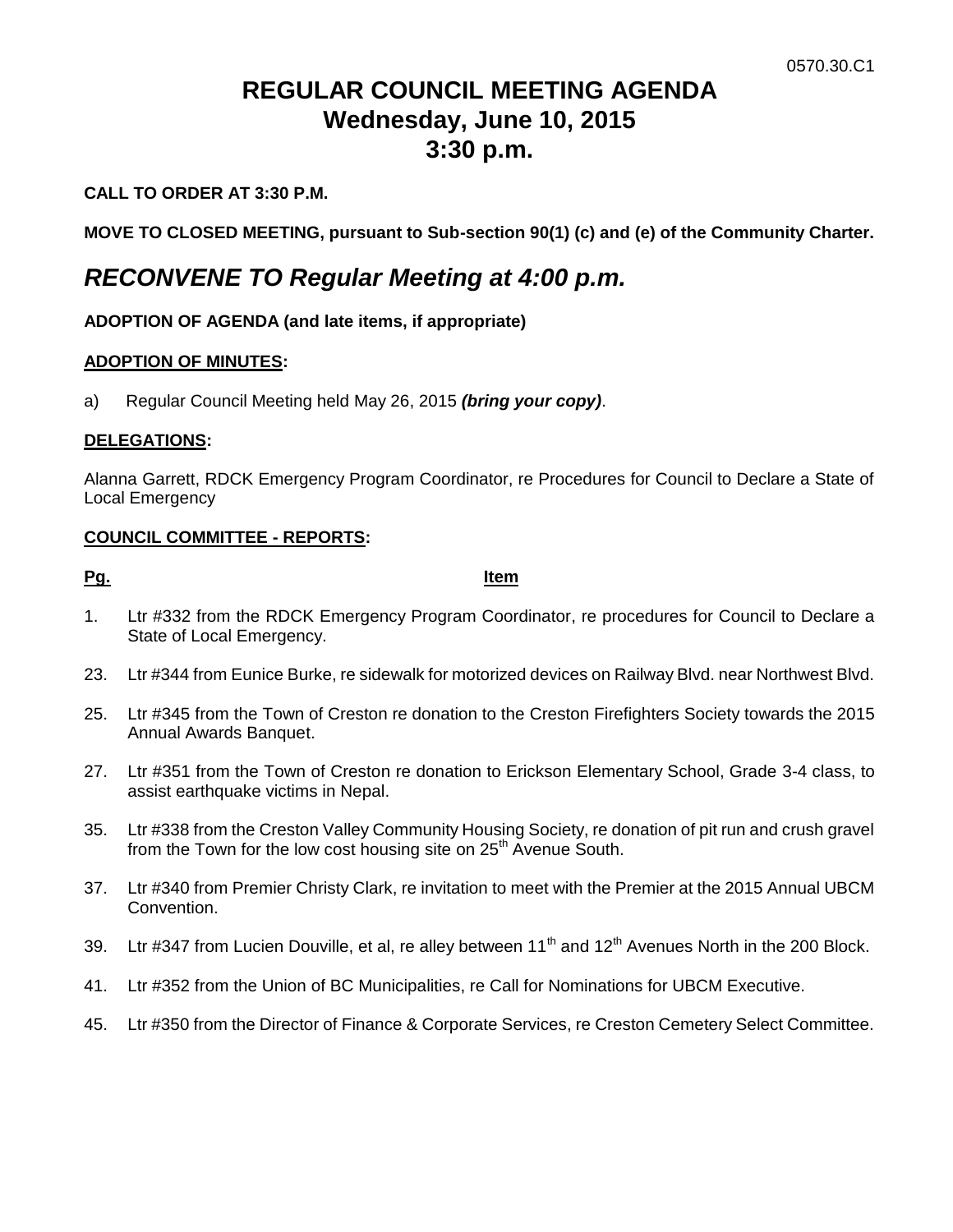- 51. Development Variance Permit DVP-#02/15 Hearing.
	- a) The Town of Creston has received an application for a Development Variance Permit from Gilles Pierre Dicaire & Wendy Berge (the owners) to vary Zoning Bylaw No. 1123, Zone R-1, Single Family Residential, Section 2.8.i) Minimum Setbacks, *"Principal buildings, front yard setback of 6.1 metres" to "Principal buildings, front yard setback of 4.2 metres"*, subject to all legal requirements, to allow for the addition and construction of an attached Carport, on the property legally described Lot 12, Block 1, District Lot 891, Kootenay District, Plan 9201 located at 2215 Birch Street.
	- b) 47 Notices were mailed on Friday, May 06, 2015.
	- c) No written or verbal submissions were received by staff at Town Hall.
	- d) Are there any comments from the public?
	- e) Council has the option to either deny the application or consider the following draft resolution:

Moved by\_\_\_\_\_\_\_\_\_\_\_\_\_\_\_\_, Seconded by \_ THAT Council authorizes issuance of Development Variance Permit DVP-#02/15 to Gilles Pierre Dicaire & Wendy Berge (the owners) to vary Zoning Bylaw No. 1123, Zone R-1, Single Family Residential, Section 2.8.i) Minimum Setbacks, *"Principal buildings, front yard setback of 6.1 metres" to "Principal buildings, front yard setback of 4.2 metres"*, subject to all legal requirements, to allow for the addition and construction of an attached Carport, on the property legally described Lot 12, Block 1, District Lot 891, Kootenay District, Plan 9201 located at 2215 Birch Street; AND FURTHER, THAT Administration is directed to process the said Permit.

### **BYLAWS:**

#### **Pg. Item**

- 53. Bylaw No. 1821, Revitalization Tax Exemption Bylaw *(1st and 2nd Readings)*
- 53A Bylaw No. 1821, Revitalization Tax Exemption Bylaw *(3rd Reading)*
- 65. **REVIEW STRATEGIC PRIORITIES CHART (to be reviewed at the first Council meeting of each month) Staff to provide verbal updates to Council.**
- 67. **REVIEW FOLLOW-UP ACTON LIST (to be reviewed the first Council meeting of each month)**
- 69. **REVIEW COMMITTEE OF THE WHOLE AGENDA (to be reviewed at each Council meeting)**

#### **NEW BUSINESS:**

#### **REPORTS OF REPRESENTATIVES:**

71. Receive Verbal Reports of Council (and staff) members.

#### **RESOLUTIONS FROM CLOSED MEETING:**